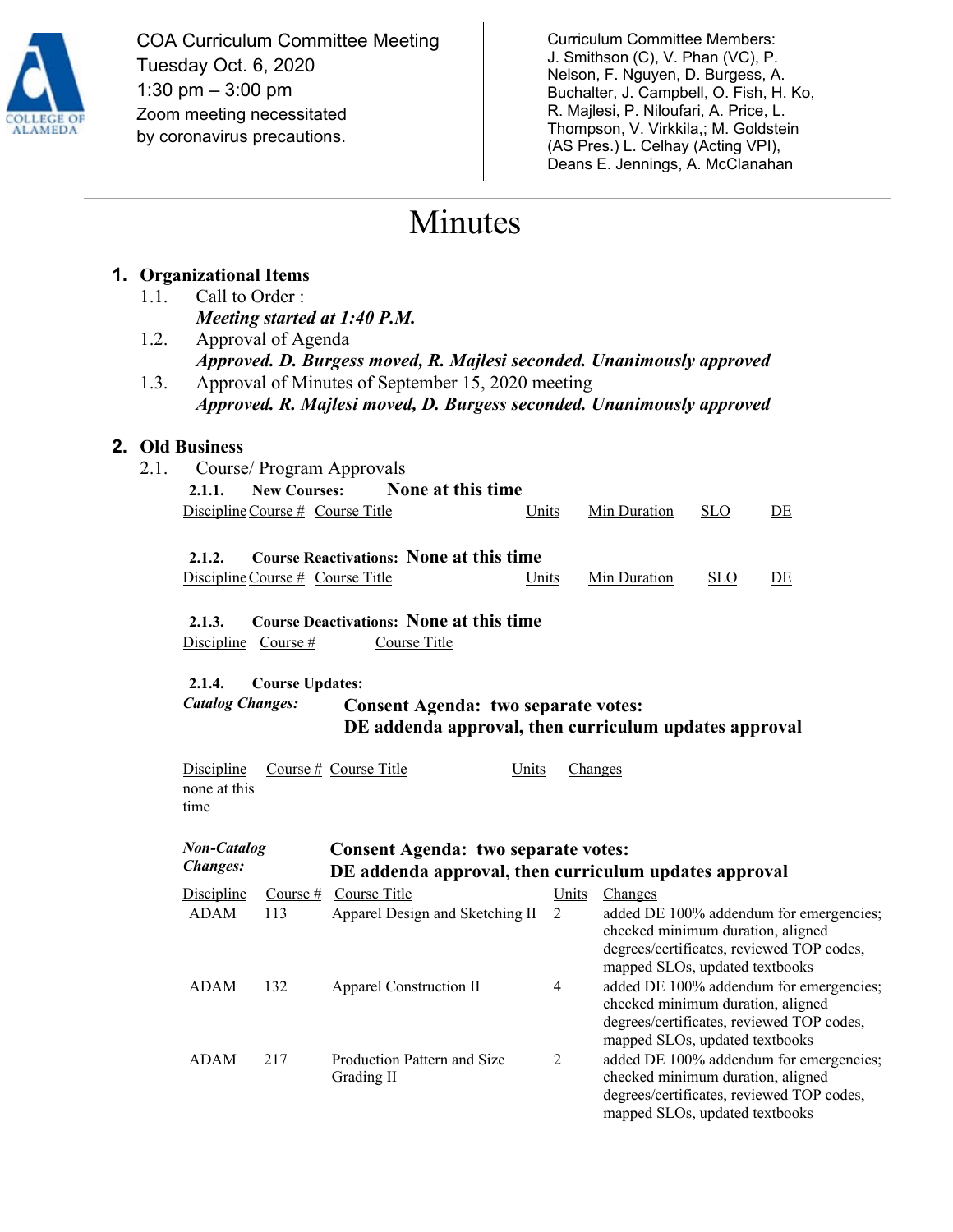| <b>ADAM</b>                    | 222  | Pattern Drafting II                                | $\overline{4}$ | added DE 100% addendum for emergencies;<br>checked minimum duration, aligned<br>degrees/certificates, reviewed TOP codes,                                                                     |
|--------------------------------|------|----------------------------------------------------|----------------|-----------------------------------------------------------------------------------------------------------------------------------------------------------------------------------------------|
| <b>ADAM</b>                    | 225  | Pattern Draping II                                 | 4              | mapped SLOs, updated textbooks<br>added DE 100% addendum for emergencies;<br>checked minimum duration, aligned<br>degrees/certificates, reviewed TOP codes,                                   |
| ADAM                           | 230  | Portfolio Development II                           | $\overline{2}$ | mapped SLOs, updated textbooks<br>added DE 100% addendum for emergencies;<br>checked minimum duration, aligned<br>degrees/certificates, reviewed TOP codes,<br>mapped SLOs, updated textbooks |
| <b>ART</b>                     | 520  | Beginning Drawing and<br>Composition               | N <sub>C</sub> | added DE 100% addendum for emergencies;<br>checked minimum duration, aligned<br>degrees/certificates, reviewed TOP codes,<br>mapped SLOs, updated textbooks                                   |
| <b>ART</b>                     | 550  | <b>Beginning Painting</b>                          | NC             | added DE 100% addendum for emergencies;<br>checked minimum duration, aligned<br>degrees/certificates, reviewed TOP codes,<br>mapped SLOs, updated textbooks                                   |
| <b>DANCE</b>                   | 012B | Beginning Group Choreography                       | 3              | added DE 100% addendum for emergencies;<br>checked minimum duration, aligned<br>degrees/certificates, reviewed TOP codes,<br>mapped SLOs, updated textbooks                                   |
| <b>DANCE</b>                   | 028  | <b>Ballroom Dance Waltz</b>                        | 1              | added DE 100% addendum for emergencies;<br>checked minimum duration, aligned<br>degrees/certificates, reviewed TOP codes,<br>mapped SLOs, updated textbooks                                   |
| <b>DANCE</b>                   | 029  | <b>Ballroom Dance Bolero</b>                       | 1              | added DE 100% addendum for emergencies;<br>checked minimum duration, aligned<br>degrees/certificates, reviewed TOP codes,<br>mapped SLOs, updated textbooks                                   |
| <b>DENTL</b>                   | 226  | <b>Advanced Chairside Procedures</b>               | 3              | added DE 100% addendum for emergencies;<br>checked minimum duration, aligned<br>degrees/certificates, reviewed TOP codes,<br>mapped SLOs, updated textbooks                                   |
| <b>POSCI</b>                   | 036  | Applied Peacebuilding and<br>Violence Prevention   | 3              | added DE 100% addendum for emergencies;<br>checked minimum duration, aligned<br>degrees/certificates, reviewed TOP codes,<br>mapped SLOs, updated textbooks                                   |
| Non-Catalog<br><b>Changes:</b> |      | Consent Agenda: one vote: DE addenda approval only |                |                                                                                                                                                                                               |
| <b>APPR</b>                    | 454  | Diesel Engines II                                  | 4              | added DE 100% addendum for emergencies                                                                                                                                                        |
| <b>DENTL</b>                   | 224B | Dental Radiology II                                | $\overline{c}$ | added DE 100% addendum for emergencies                                                                                                                                                        |

| <b>DENTL</b> | 22.7 | <b>Biodental Sciences</b>     | 2   | added DE 100% addendum for emergencies |
|--------------|------|-------------------------------|-----|----------------------------------------|
| <b>DENTL</b> | 228B | Clinical Rotations and Review | 6   | added DE 100% addendum for emergencies |
| <b>DENTL</b> | 229  | Practice Management           | 2   | added DE 100% addendum for emergencies |
| <b>DENTL</b> | 230  | Pit and Fissure Sealants      | 0.5 | added DE 100% addendum for emergencies |
| <b>SPAN</b>  | 001B | <b>Elementary Spanish</b>     | 5.  | added DE 100% addendum for emergencies |
|              |      |                               |     |                                        |

### **One-time DE addenda approval for the following Catalog Change courses:**

NOTE: It was motioned by D. Burgess that the following courses are being put forward ONLY for DE components to be approved and ONLY under emergency circumstances for spring 2021 semester. The rest of the course updates for these catalog change course proposals will follow the normal curriculum approval process, and will be brought to the next curriculum meeting for approval.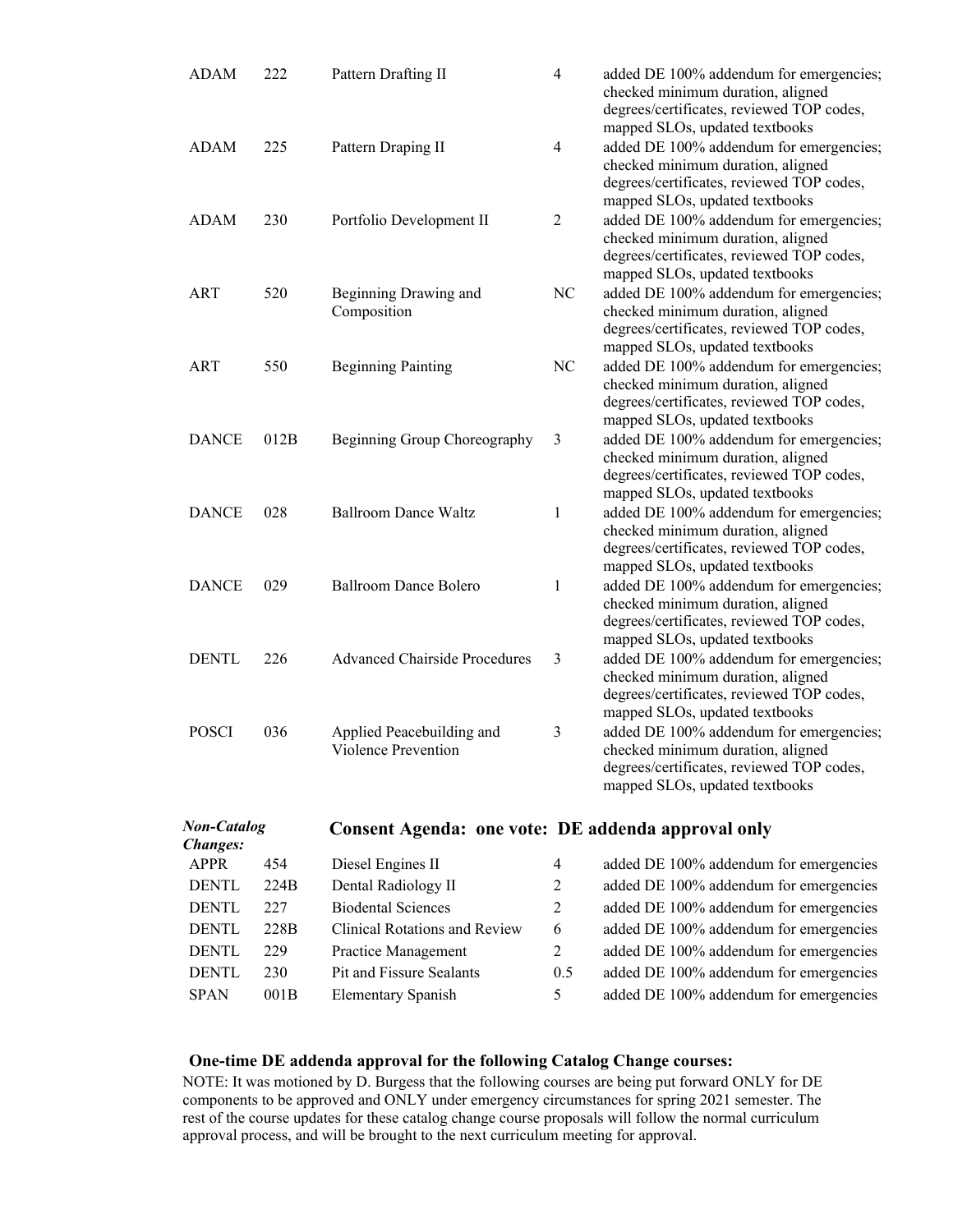| <b>APPR</b>  | 452  | Truck Mechanics Chassis System 4<br>Н |                | added DE 100% addendum for emergencies; |
|--------------|------|---------------------------------------|----------------|-----------------------------------------|
| <b>DANCE</b> | 060  | <b>Ballet I</b>                       |                | added DE 100% addendum for emergencies; |
| <b>DMECH</b> | 012  | Heavy-Duty Truck's Electrical         | $\overline{4}$ | added DE 100% addendum for emergencies; |
|              |      | System and Brake System               |                |                                         |
| <b>DMECH</b> | 020B | <b>Truck Mechanics II</b>             | 6              | added DE 100% addendum for emergencies; |
| <b>MUSIC</b> | 131  | Elementary Piano II                   |                | added DE 100% addendum for emergencies; |
| <b>MUSIC</b> | 132  | Elementary Piano III                  |                | added DE 100% addendum for emergencies; |

*DE*: *Approved. D. Burgess moved, R. Majlesi seconded. Unanimously approved*

#### **One-time DE addenda approval for the following Non-Catalog Change courses:**

NOTE: It was motioned by D. Burgess that the following courses are being put forward ONLY for DE components to be approved and ONLY under emergency circumstances for spring 2021 semester. The rest of the course updates for these non-catalog change course proposals will follow the normal curriculum approval process, and will be brought to the next curriculum meeting for approval.

| <b>ADAM</b>  | 101  | <b>Apparel Textiles</b>                                 | $\overline{c}$          | added DE 100% addendum for emergencies; |
|--------------|------|---------------------------------------------------------|-------------------------|-----------------------------------------|
| <b>ADAM</b>  | 215  | Advance Design and Line<br>Development II               | $\overline{4}$          | added DE 100% addendum for emergencies; |
| AMT          | 062  | Airframe Systems I                                      | 6.5                     | added DE 100% addendum for emergencies; |
| AMT          | 064  | Airframe Systems II                                     | 6.5                     | added DE 100% addendum for emergencies; |
| <b>ART</b>   | 122  | World Art                                               | $\overline{3}$          | added DE 100% addendum for emergencies; |
| <b>ATECH</b> | 010  | Automotive Chassis                                      | 10                      | added DE 100% addendum for emergencies; |
| <b>ATECH</b> | 011  | Engines, Fuel and Ignition<br>Systems                   | 10                      | added DE 100% addendum for emergencies; |
| <b>ATECH</b> | 014  | Advanced Engine Performance                             | 10                      | added DE 100% addendum for emergencies; |
| <b>ATECH</b> | 023  | <b>Automotive Air Conditioning</b>                      | $\overline{4}$          | added DE 100% addendum for emergencies; |
| <b>ATECH</b> | 025  | Basic Clean Air Course Phase II                         | $\overline{4}$          | added DE 100% addendum for emergencies; |
| <b>ATECH</b> | 026  | Introduction to Automotive<br><b>Electrical Systems</b> | $\overline{\mathbf{4}}$ | added DE 100% addendum for emergencies; |
| <b>ATECH</b> | 027  | Smog Check II                                           | $\overline{c}$          | added DE 100% addendum for emergencies; |
| <b>ATECH</b> | 040  | <b>Advanced Automotive Chassis</b>                      | 10                      | added DE 100% addendum for emergencies; |
| <b>ATECH</b> | 041  | Advanced Engine Repair                                  | 10                      | added DE 100% addendum for emergencies; |
| <b>ATECH</b> | 042  | <b>Advanced Automotive</b><br>Electronics               | 10                      | added DE 100% addendum for emergencies; |
| <b>DMECH</b> | 015  | Diesel Engines II                                       | $\overline{4}$          | added DE 100% addendum for emergencies; |
| <b>DMECH</b> | 021B | Diesel Engines II                                       | 6                       | added DE 100% addendum for emergencies; |
| <b>ESOL</b>  | 541A | Bridge to Credit ESOL - Level I                         | <b>NC</b>               | added DE 100% addendum for emergencies; |
| <b>ESOL</b>  | 541B | Bridge to Credit ESOL - Level II                        | N <sub>C</sub>          | added DE 100% addendum for emergencies; |
| <b>ESOL</b>  | 541C | Bridge to Credit ESOL - Level III NC                    |                         | added DE 100% addendum for emergencies; |
| <b>KIN</b>   | 067A | Sports Training I-Fundamentals                          | 0.5                     | added DE 100% addendum for emergencies; |
| <b>KIN</b>   | 074A | <b>Badminton I - Fundamentals</b>                       | 0.5                     | added DE 100% addendum for emergencies; |
| <b>KIN</b>   | 074B | Badminton II - Beginning                                | 0.5                     | added DE 100% addendum for emergencies; |
| <b>KIN</b>   | 074C | Badminton III - Intermediate                            | 0.5                     | added DE 100% addendum for emergencies; |
| <b>KIN</b>   | 074D | Badminton IV - Competitive                              | 0.5                     | added DE 100% addendum for emergencies; |
| <b>KIN</b>   | 120A | Volleyball I-Fundamentals                               | 0.5                     | added DE 100% addendum for emergencies; |
| <b>KIN</b>   | 120B | Volleyball II-Beginning                                 | 0.5                     | added DE 100% addendum for emergencies; |
| <b>KIN</b>   | 120C | Volleyball III - Intermediate                           | 0.5                     | added DE 100% addendum for emergencies; |
| <b>KIN</b>   | 120D | Volleyball IV - Competitive                             | 0.5                     | added DE 100% addendum for emergencies; |
| <b>MATH</b>  | 215  | Support for Pre-Calculus                                | $\overline{2}$          | added DE 100% addendum for emergencies; |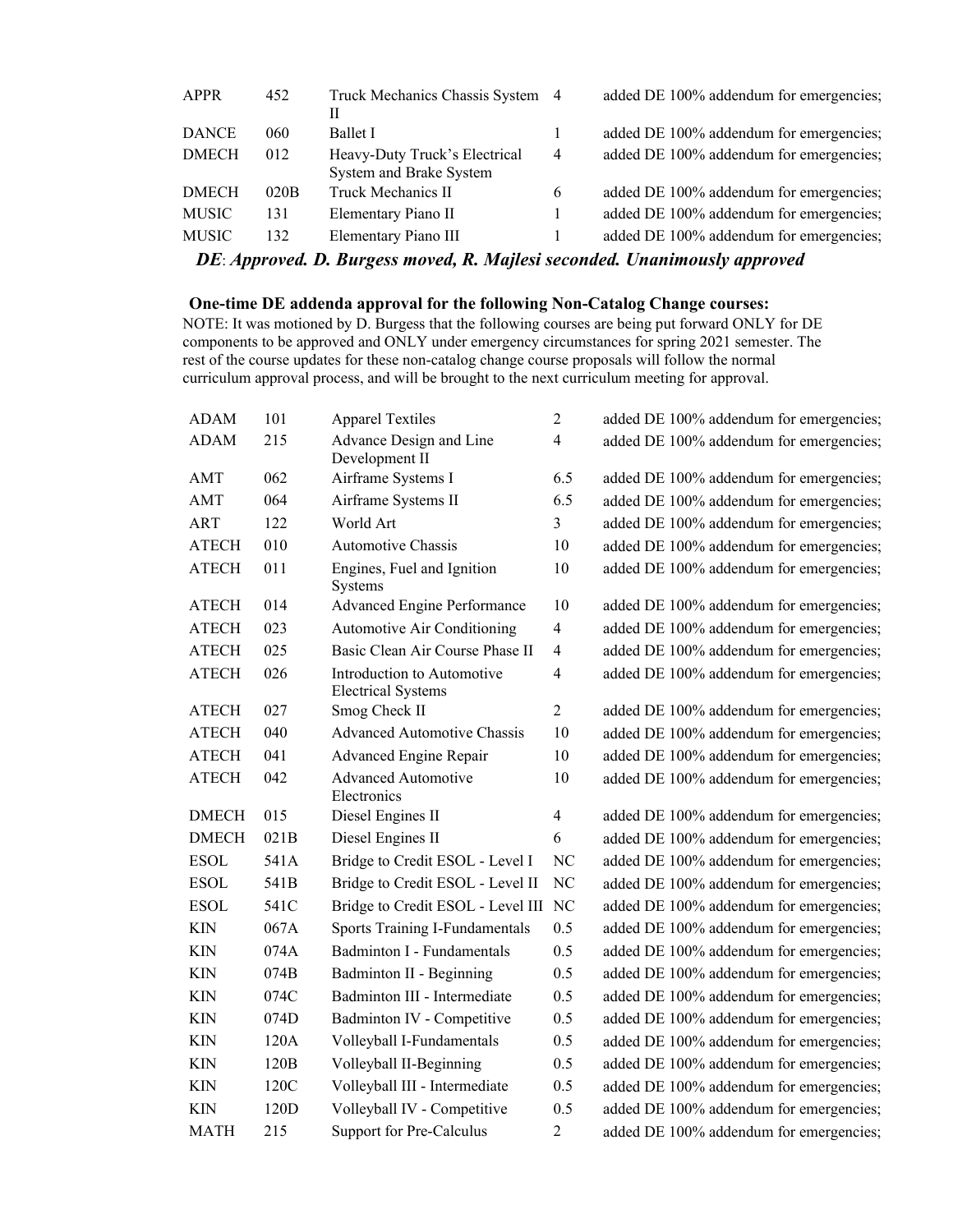| MATH         | 216  | Support for Trigonometry                                 |   | added DE 100% addendum for emergencies; |
|--------------|------|----------------------------------------------------------|---|-----------------------------------------|
| <b>MUSIC</b> | 001A | Musicianship                                             | 3 | added DE 100% addendum for emergencies; |
| <b>MUSIC</b> | 015B | Jazz, Blues and Popular Music in<br>the American Culture | 3 | added DE 100% addendum for emergencies; |
| <b>PHYS</b>  | 004C | General Physics with Calculus                            | 5 | added DE 100% addendum for emergencies; |
| <b>POSCI</b> | 004  | Political Theory                                         | 3 | added DE 100% addendum for emergencies; |
| <b>POSCI</b> | 026  | U. S. and California Constitution                        | 3 | added DE 100% addendum for emergencies; |
| <b>PSYCH</b> | 018  | Psychology of Race and Ethnicity 3<br>in the U.S.        |   | added DE 100% addendum for emergencies; |
| <b>PSYCH</b> | 034  | Stress Management and Well-<br><b>Reing</b>              | 3 | added DE 100% addendum for emergencies; |

*DE: Approved. D. Burgess moved, O. Fish seconded. Unanimously approved.*

| 2.1.6.<br>Dept | <b>Program Updates: Modified Programs</b><br>Proposed<br>Program<br>start | None at this time<br>Changes |
|----------------|---------------------------------------------------------------------------|------------------------------|
| 2.1.7.<br>Dept | <b>Program Updates: New Programs</b><br>Proposed<br>Program<br>start      | None at this time            |
| 2.1.8.         | <b>Community Education Courses</b>                                        | None at this time            |

## **3. New Business / Discussion Items:**

3.1 Catalog updates report (Frank)

*An update was provided to the committee that the Office of Academic Affairs will be working on having the quote approved by the Vice Chancellor of Academic Affairs. All of the VPIs at the other colleges are informed about the online catalog, and they are in agreement. The online catalog was endorsed by the Curriculum Committee to move forward.* 

3.2 Adding consultation to CurriQunet workflow (Frank)

The idea of adding the consultation tab to the proposal in CurriQunet will eliminate the actual form which we are currently using. This would be an automatic process of including the necessary individual for consultation between all colleges.

3.3 proposed update to DE tab in META (Vinh). An article was shared at 10/5/2020 CIPD

meeting: <https://www.asccc.org/content/noncredit-distance-education-demystifying-myth> Vinh provided the information to the committee about the Non Credit online education. An article was shared. D. Burgess and A. Price from the curriculum committee will take the lead on this project by doing research and providing necessary recommendations to move forward.

3.4 Curriculum Committee work/goals for fall 2020 include

- Approval of remaining spring 2021 DE course addenda updates including full COR reviews by Tues. October 6, 2020 CC meeting. This goal was not fully met. *Provided the information to the committee.*
- Facilitate development of appropriate courses and programs in MAKR and ETHST by October 20, 2020 CC meeting. *Informed the committee*